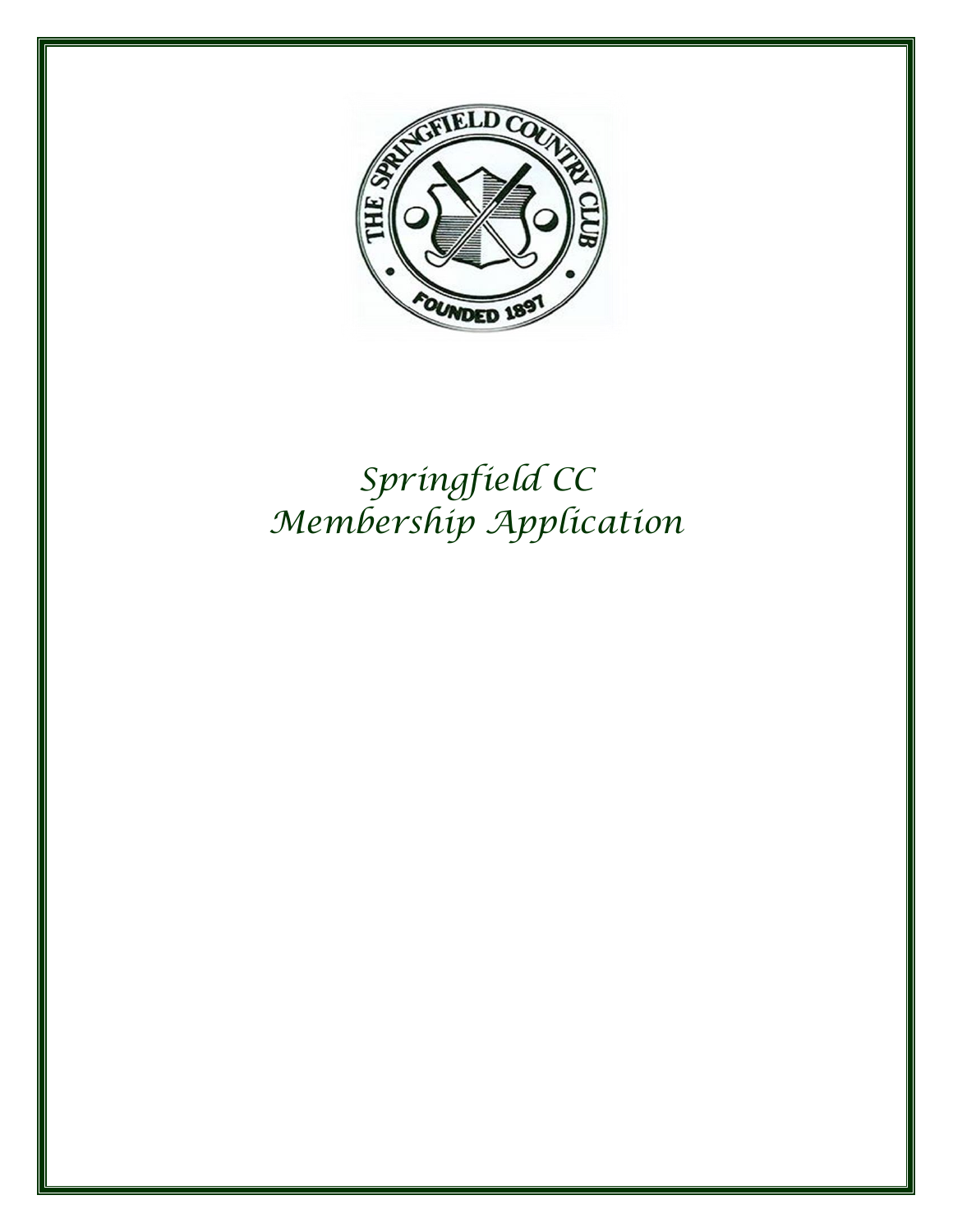| <b>Membership Classification</b> | <b>Annual Dues Capital</b>                | <b>Initiation Fee</b><br>(Non-refundable) |
|----------------------------------|-------------------------------------------|-------------------------------------------|
| <b>Family:</b>                   | \$5,900.00<br>\$50.00                     | \$5,000.00                                |
| Single:                          | \$4,500.00<br>\$50.00                     | \$5,000.00                                |
| <b>Weekday:</b>                  | \$3,800.00<br>\$35.00                     | \$2,500.00                                |
| Young Executive (30-34):         | \$25.00<br>\$2,650.00                     | \$2,500.00                                |
| Family (30-39):                  | \$4,500.00<br>\$50.00                     | \$5,000.00                                |
| Single (35-39):                  | \$3,500.00<br>\$50.00                     | \$5,000.00                                |
| <b>Non-Resident:</b>             | \$3,200.00<br>\$25.00                     | \$2,500.00                                |
| Clergy:                          | \$3,200.00<br>\$50.00                     | \$2,500.00                                |
| Junior (19-29):                  | \$1,800.00<br>\$25.00                     | \$2,500.00                                |
| Social 1:                        | \$2,800.00<br>\$25.00                     | \$<br>0.00                                |
| Social 2: (Dining & Pool)        | \$1,500.00<br>\$0.00                      | \$<br>0.00                                |
| Dining:                          | 400.00<br>\$0.00<br>$\mathbb{S}$          | 0.00<br>\$                                |
| Military:                        | (refer to membership classification page) |                                           |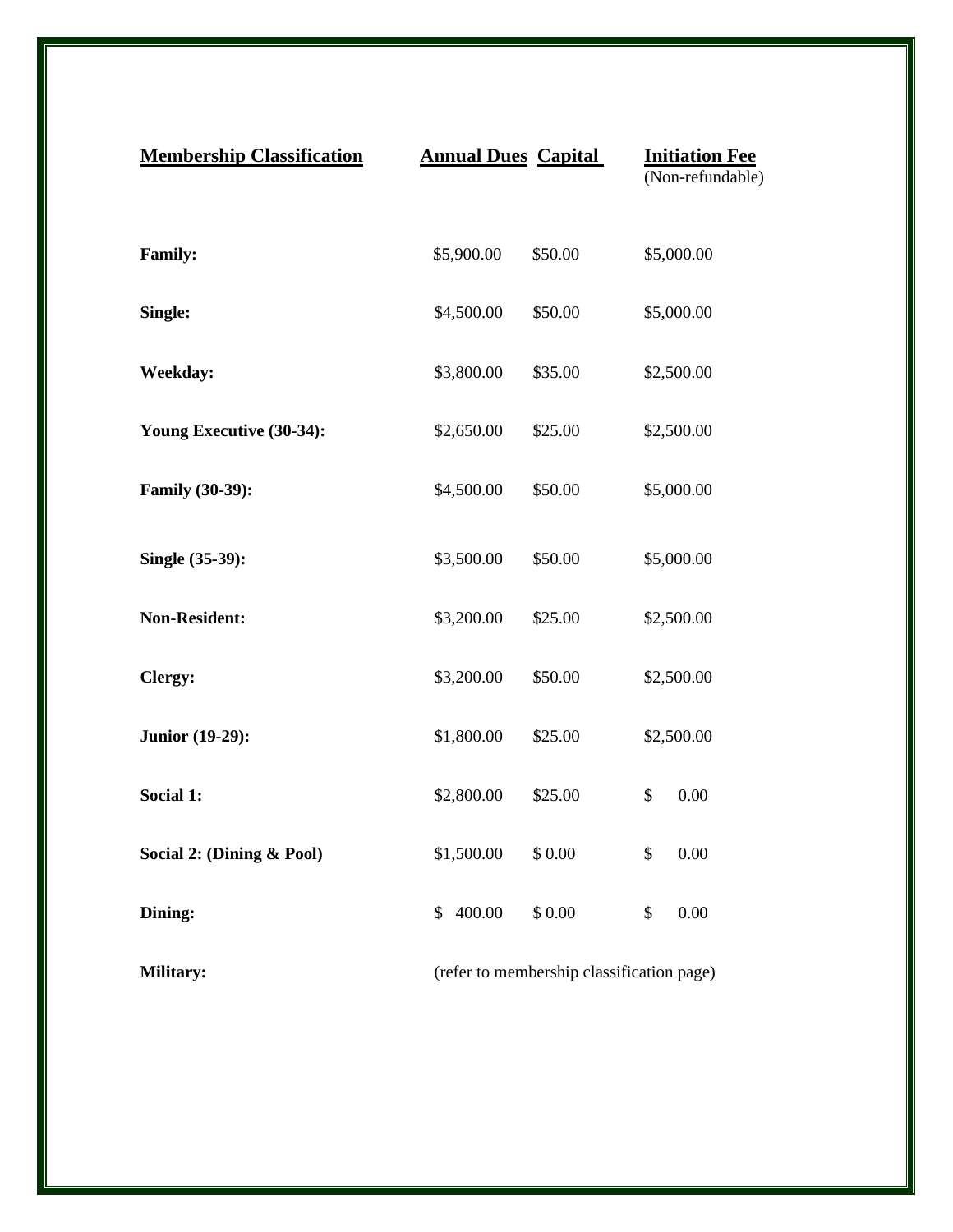# **SPRINGFIELD COUNTRY CLUB MEMBERSHIP CLASSIFICATIONS**

#### **Family:**

This membership includes golfing, locker room, pool and house charging privileges to an individual, their spouse and minor children living in the household.

#### **Family (30-39):**

This membership shall include golfing, locker room, pool and house charging privileges to an individual, their spouse and minor children living in the household.

#### **Single:**

This membership shall include golfing, locker room, pool, and house charging privileges to an individual member.

#### **Single (35-39):**

This membership shall include golfing, locker room, pool, and house charging privileges to an individual member.

#### **Young Executive (30-34):**

This membership includes golfing, locker room, pool, and house charging privileges to an individual.

#### **Weekday:**

This membership shall include weekday golf, pool, and house charging privileges to an individual.

#### **Junior (19-29):**

This membership shall include golfing, locker room, pool, and house charging privileges to an individual.

#### **Social 1 Membership:**

This membership shall include pool, and house charging privileges to an individual and spouse. The member and spouse, (excluding children) of this membership shall have golfing privileges of two rounds per month to include weekend play any time after 2 p.m. Payment of cart rentals is required. *Driving range is included* with this membership.

#### **Social 2 Membership: (Dining & Pool):**

This membership shall include pool and house charging privileges to an individual and their spouse.

#### **Dining Membership:**

This membership shall include house charging privileges to an individual and their spouse.

#### **Non-Resident Membership:**

This membership shall include golfing, pool, and house charging privileges to an individual and their spouse and are domiciled year-round more than 50 miles from the Springfield Country Club. Non-resident Members may play no more than twelve rounds of golf per year and shall pay all appropriate greens fees and cart fees. Each round by a guest or family member will be included in the twelve-round limit.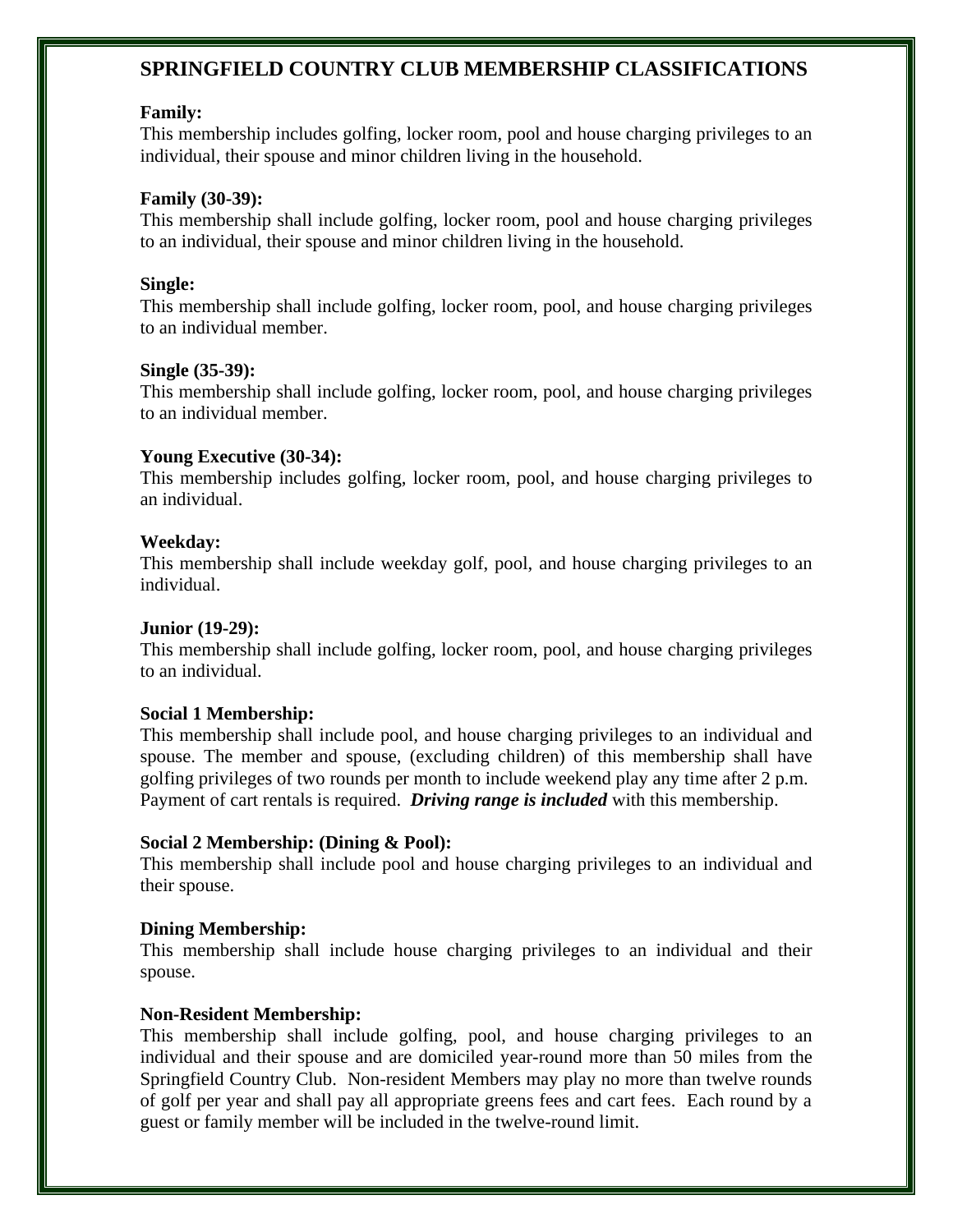# **Clergy:**

This membership shall include golfing, pool, and dining privileges to a Member of the clergy. Tee times are unrestricted.

## **Military (Active & Reserves) Membership:**

A 25% discount will be applied to the annual dues rate on all membership categories. An individual must currently be active or serving as a reservist.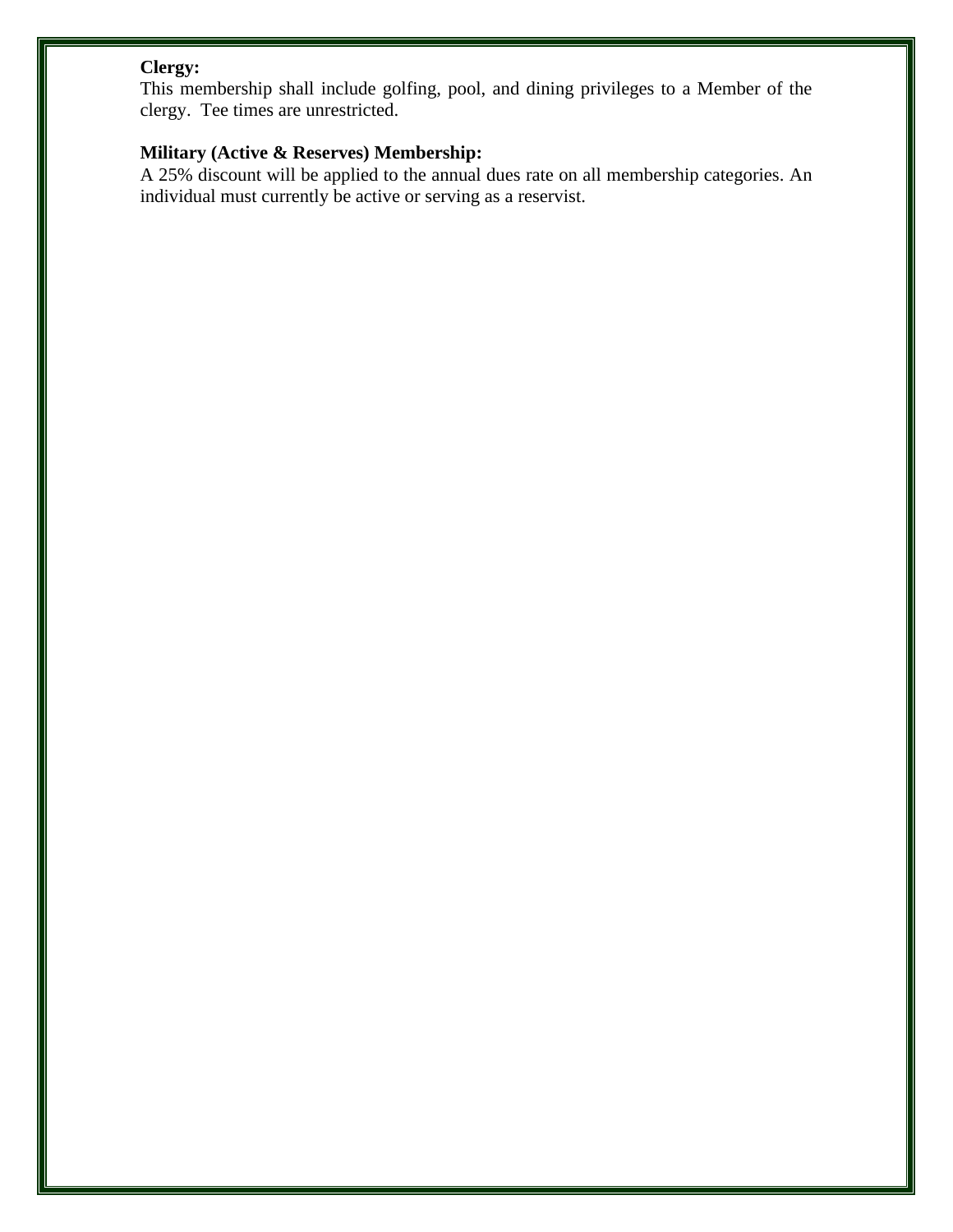# FACILITIES

**Formal Dining - Main Dining Room Casual Dining – Tavern Ethan Brooks Meeting Room Full-Service Pro Shop Practice Range Pool & Cabana**

### **FEES**

**Green Fees**

9-holes \$30.00 per person 18-holes \$60.00 per person

**Cart Rentals**

9-holes \$11.50 per person 18-holes \$23.00 per person

**Range Fees for Social 2 & Dining** Single \$450.00

**Trail Fees:** (Private cart owners) Single \$1,050.00 Family \$1,250.00

**Club Storage** \$100.00 per year

#### **DINING MINIMUMS**

Family, Clergy, Non-Resident, Social, Dining \$1,200 annually Single, Single 35-39, Weekday  $$ 840$  annually Young Executive, Junior  $$ 720$  annually Family 30-39 \$1,020 annually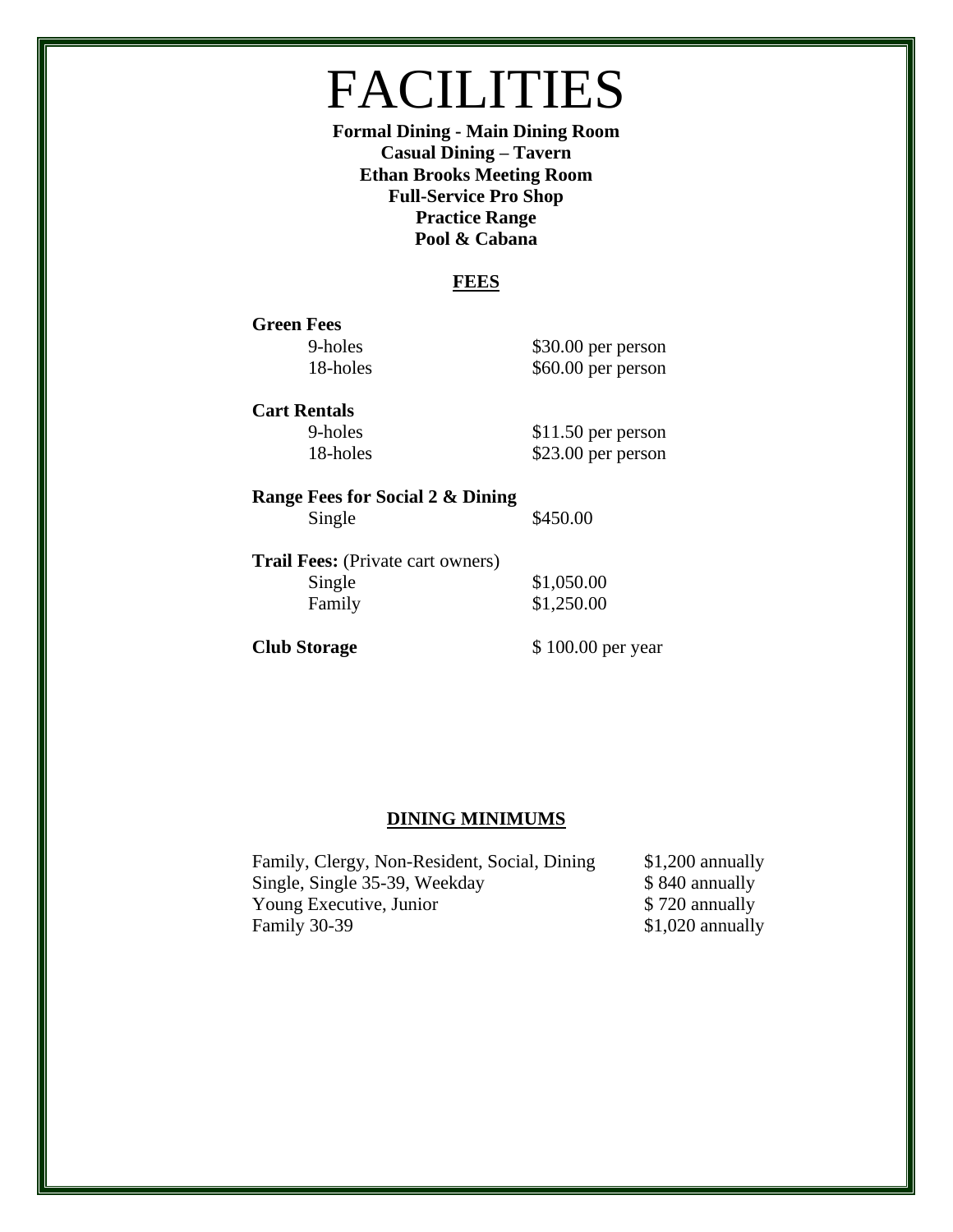| <b>Type of Membership Desired</b>                                                                                                                                                                                                                                                                                                                                                                                                                                                                                                                                                                                                                                                                            |                                                                                                 |                                                                                                                                                                                                                                                                                                                                                                                                                                                                                                                                                                                                                                                                                                                                                                                                                                                                                                                                 |
|--------------------------------------------------------------------------------------------------------------------------------------------------------------------------------------------------------------------------------------------------------------------------------------------------------------------------------------------------------------------------------------------------------------------------------------------------------------------------------------------------------------------------------------------------------------------------------------------------------------------------------------------------------------------------------------------------------------|-------------------------------------------------------------------------------------------------|---------------------------------------------------------------------------------------------------------------------------------------------------------------------------------------------------------------------------------------------------------------------------------------------------------------------------------------------------------------------------------------------------------------------------------------------------------------------------------------------------------------------------------------------------------------------------------------------------------------------------------------------------------------------------------------------------------------------------------------------------------------------------------------------------------------------------------------------------------------------------------------------------------------------------------|
| Please Check One:<br>Family<br><u> Albanya Manazarta</u><br><u> 1989 - John Barnett, fransk politiker</u><br>Single<br>Family 30-39<br><u> 1999 - Jan Jan Jawa</u><br>$\mathcal{L}_{\text{max}}$ and $\mathcal{L}_{\text{max}}$ . The set of $\mathcal{L}_{\text{max}}$<br>Weekday<br>$\begin{tabular}{ccccc} \multicolumn{2}{c }{\textbf{1} & \textbf{2} & \textbf{3} & \textbf{4} & \textbf{5} & \textbf{5} & \textbf{6} & \textbf{6} & \textbf{7} & \textbf{8} & \textbf{8} & \textbf{9} & \textbf{10} & \textbf{10} & \textbf{10} & \textbf{10} & \textbf{10} & \textbf{10} & \textbf{10} & \textbf{10} & \textbf{10} & \textbf{10} & \textbf{10} & \textbf{10} & \textbf{10} & \textbf{10} & \textbf{1$ | Single (35-39)<br>Non-Resident<br>Social 1 (Dining, Pool & 2-rounds)<br>Social 2 (Dining, Pool) | Dining<br>$\begin{tabular}{ccccc} \multicolumn{2}{c }{\textbf{1} & \textbf{2} & \textbf{3} & \textbf{4} & \textbf{5} & \textbf{5} & \textbf{6} & \textbf{7} & \textbf{8} & \textbf{9} & \textbf{10} & \textbf{10} & \textbf{10} & \textbf{10} & \textbf{10} & \textbf{10} & \textbf{10} & \textbf{10} & \textbf{10} & \textbf{10} & \textbf{10} & \textbf{10} & \textbf{10} & \textbf{10} & \textbf{10} & \textbf{10} & \textbf$<br>Junior (19-29)<br>_______________<br>Young Executive<br>$\begin{tabular}{ccccc} \multicolumn{2}{c }{\textbf{1} & \textbf{2} & \textbf{3} & \textbf{4} & \textbf{5} & \textbf{5} & \textbf{6} & \textbf{7} & \textbf{8} & \textbf{9} & \textbf{10} & \textbf{10} & \textbf{10} & \textbf{10} & \textbf{10} & \textbf{10} & \textbf{10} & \textbf{10} & \textbf{10} & \textbf{10} & \textbf{10} & \textbf{10} & \textbf{10} & \textbf{10} & \textbf{10} & \textbf{10} & \textbf$<br>$(30-34)$ |
| (Military): Active<br><u> De Carlos de Carlos de Carlos de Carlos de Carlos de Carlos de Carlos de Carlos de Carlos de Carlos de Carlos de Carlos de Carlos de Carlos de Carlos de Carlos de Carlos de Carlos de Carlos de Carlos de Carlos de Carlos </u><br>/Reserves                                                                                                                                                                                                                                                                                                                                                                                                                                      | Branch:                                                                                         |                                                                                                                                                                                                                                                                                                                                                                                                                                                                                                                                                                                                                                                                                                                                                                                                                                                                                                                                 |
| <b>Personal Information</b>                                                                                                                                                                                                                                                                                                                                                                                                                                                                                                                                                                                                                                                                                  |                                                                                                 |                                                                                                                                                                                                                                                                                                                                                                                                                                                                                                                                                                                                                                                                                                                                                                                                                                                                                                                                 |
| <b>Street</b>                                                                                                                                                                                                                                                                                                                                                                                                                                                                                                                                                                                                                                                                                                | City                                                                                            | Zip Code<br>State                                                                                                                                                                                                                                                                                                                                                                                                                                                                                                                                                                                                                                                                                                                                                                                                                                                                                                               |
| <b>Street</b>                                                                                                                                                                                                                                                                                                                                                                                                                                                                                                                                                                                                                                                                                                | City                                                                                            | Zip Code<br>State                                                                                                                                                                                                                                                                                                                                                                                                                                                                                                                                                                                                                                                                                                                                                                                                                                                                                                               |
|                                                                                                                                                                                                                                                                                                                                                                                                                                                                                                                                                                                                                                                                                                              |                                                                                                 |                                                                                                                                                                                                                                                                                                                                                                                                                                                                                                                                                                                                                                                                                                                                                                                                                                                                                                                                 |
|                                                                                                                                                                                                                                                                                                                                                                                                                                                                                                                                                                                                                                                                                                              |                                                                                                 |                                                                                                                                                                                                                                                                                                                                                                                                                                                                                                                                                                                                                                                                                                                                                                                                                                                                                                                                 |
| Single _______                                                                                                                                                                                                                                                                                                                                                                                                                                                                                                                                                                                                                                                                                               |                                                                                                 |                                                                                                                                                                                                                                                                                                                                                                                                                                                                                                                                                                                                                                                                                                                                                                                                                                                                                                                                 |
|                                                                                                                                                                                                                                                                                                                                                                                                                                                                                                                                                                                                                                                                                                              |                                                                                                 |                                                                                                                                                                                                                                                                                                                                                                                                                                                                                                                                                                                                                                                                                                                                                                                                                                                                                                                                 |
|                                                                                                                                                                                                                                                                                                                                                                                                                                                                                                                                                                                                                                                                                                              | Spouse's<br>Cell:                                                                               | $\overline{\phantom{a}}$ . The contract of the contract of $\overline{\phantom{a}}$                                                                                                                                                                                                                                                                                                                                                                                                                                                                                                                                                                                                                                                                                                                                                                                                                                             |
| Please list your dependent children under the age of twenty-five.<br><b>Birth Date</b><br>Name                                                                                                                                                                                                                                                                                                                                                                                                                                                                                                                                                                                                               | <b>Email Address:</b>                                                                           |                                                                                                                                                                                                                                                                                                                                                                                                                                                                                                                                                                                                                                                                                                                                                                                                                                                                                                                                 |
|                                                                                                                                                                                                                                                                                                                                                                                                                                                                                                                                                                                                                                                                                                              |                                                                                                 | <u> 1989 - Johann Harry Harry Harry Harry Harry Harry Harry Harry Harry Harry Harry Harry Harry Harry Harry Harry</u>                                                                                                                                                                                                                                                                                                                                                                                                                                                                                                                                                                                                                                                                                                                                                                                                           |
| <b>Business Information</b>                                                                                                                                                                                                                                                                                                                                                                                                                                                                                                                                                                                                                                                                                  |                                                                                                 |                                                                                                                                                                                                                                                                                                                                                                                                                                                                                                                                                                                                                                                                                                                                                                                                                                                                                                                                 |
|                                                                                                                                                                                                                                                                                                                                                                                                                                                                                                                                                                                                                                                                                                              |                                                                                                 |                                                                                                                                                                                                                                                                                                                                                                                                                                                                                                                                                                                                                                                                                                                                                                                                                                                                                                                                 |
| <b>Street</b>                                                                                                                                                                                                                                                                                                                                                                                                                                                                                                                                                                                                                                                                                                | City                                                                                            | Zip                                                                                                                                                                                                                                                                                                                                                                                                                                                                                                                                                                                                                                                                                                                                                                                                                                                                                                                             |
|                                                                                                                                                                                                                                                                                                                                                                                                                                                                                                                                                                                                                                                                                                              |                                                                                                 |                                                                                                                                                                                                                                                                                                                                                                                                                                                                                                                                                                                                                                                                                                                                                                                                                                                                                                                                 |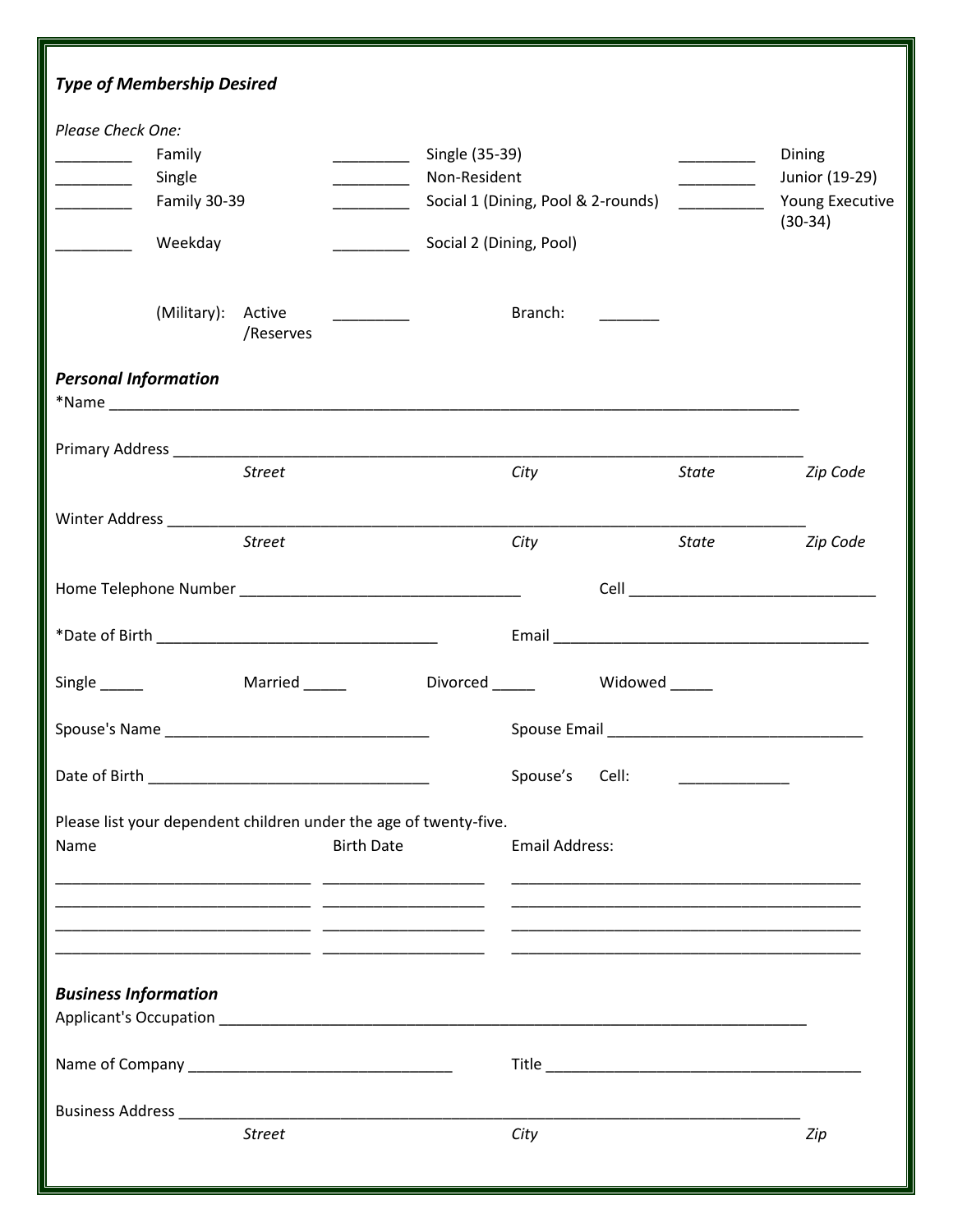| Length of Service with this firm_____________                                                                                                                                                                                                                                                                             |                  |                                |               |  |
|---------------------------------------------------------------------------------------------------------------------------------------------------------------------------------------------------------------------------------------------------------------------------------------------------------------------------|------------------|--------------------------------|---------------|--|
|                                                                                                                                                                                                                                                                                                                           |                  |                                |               |  |
|                                                                                                                                                                                                                                                                                                                           |                  |                                |               |  |
|                                                                                                                                                                                                                                                                                                                           |                  |                                |               |  |
| <b>Street</b>                                                                                                                                                                                                                                                                                                             | City             |                                | Zip           |  |
|                                                                                                                                                                                                                                                                                                                           |                  |                                |               |  |
|                                                                                                                                                                                                                                                                                                                           |                  |                                |               |  |
| <b>Statement / Correspondence Preference</b>                                                                                                                                                                                                                                                                              |                  |                                |               |  |
| I prefer to receive my monthly billing and correspondence at<br><b>Email:</b> Email:<br>Paper:                                                                                                                                                                                                                            |                  | Home ______                    | Business ____ |  |
| <b>Reference Information</b>                                                                                                                                                                                                                                                                                              |                  |                                |               |  |
| I am acquainted with the following Springfield Country Club Members:                                                                                                                                                                                                                                                      |                  |                                |               |  |
|                                                                                                                                                                                                                                                                                                                           |                  |                                |               |  |
|                                                                                                                                                                                                                                                                                                                           |                  |                                |               |  |
| <b>Credit Card Information</b>                                                                                                                                                                                                                                                                                            | <b>Enroll in</b> | Autopay: YES: ___ NO: __       |               |  |
|                                                                                                                                                                                                                                                                                                                           |                  |                                |               |  |
|                                                                                                                                                                                                                                                                                                                           |                  | Security Code ________________ |               |  |
|                                                                                                                                                                                                                                                                                                                           |                  |                                |               |  |
|                                                                                                                                                                                                                                                                                                                           |                  |                                |               |  |
|                                                                                                                                                                                                                                                                                                                           |                  |                                |               |  |
| By signing this application, I am applying for a membership to Springfield CC, LLC DBA Springfield Country Club, a private<br>membership Club. I authorize the Club to evaluate my qualifications for membership. I further understand and agree<br>that my membership is subject to the approval of the Club's Managers. |                  |                                |               |  |
| I understand that the Club may be accessing a copy of my credit report. I authorize the Club to do so and to obtain<br>all information it may require concerning the statements on this application. I further authorize my credit<br>references to release or verify such information to the Club.                       |                  |                                |               |  |